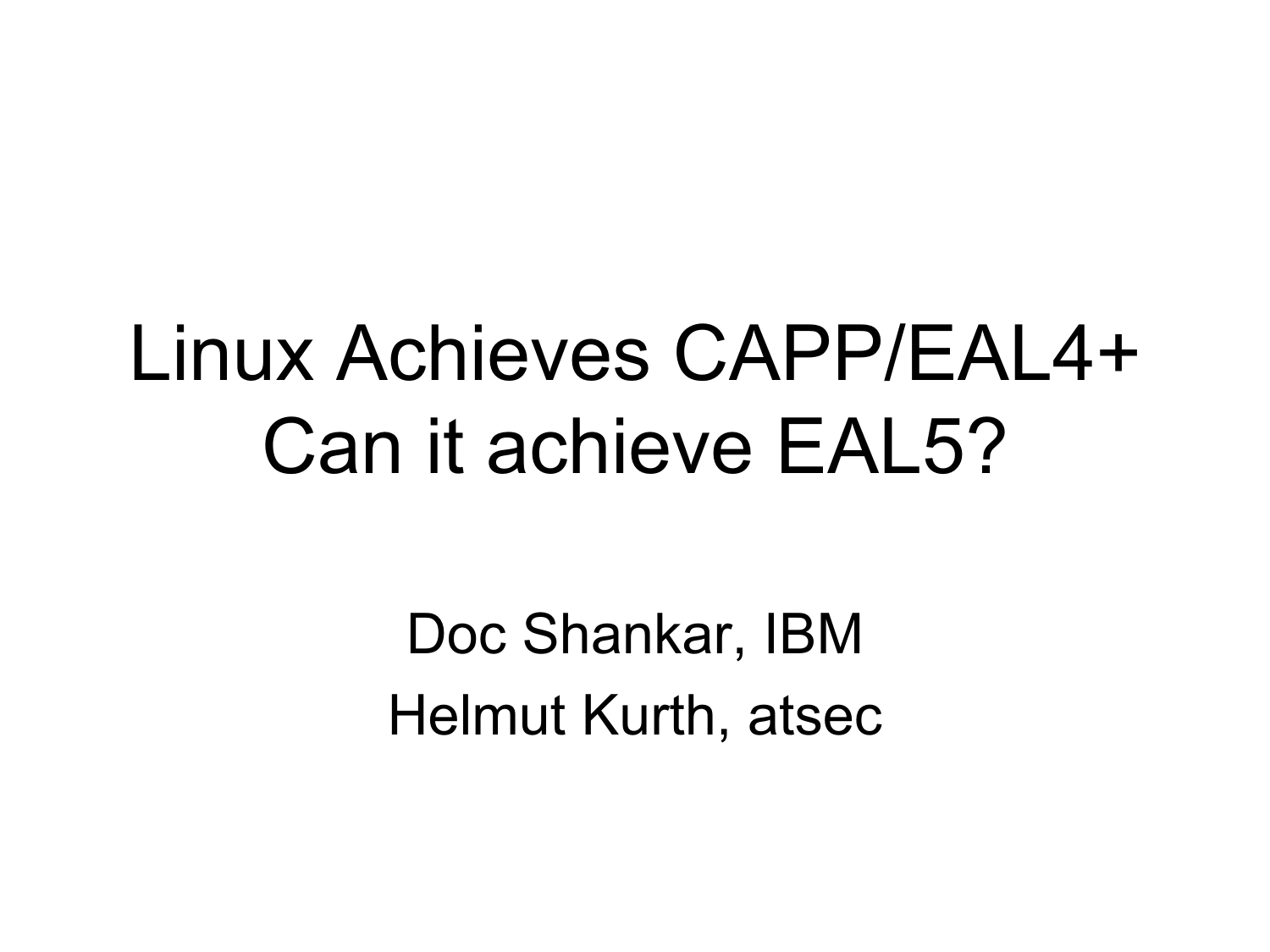## Agenda

- •What has Linux achieved so far?
- •Open Source and EAL5
- •Challenges for EAL5
- •Roadmap to EAL5
- •Remaining problems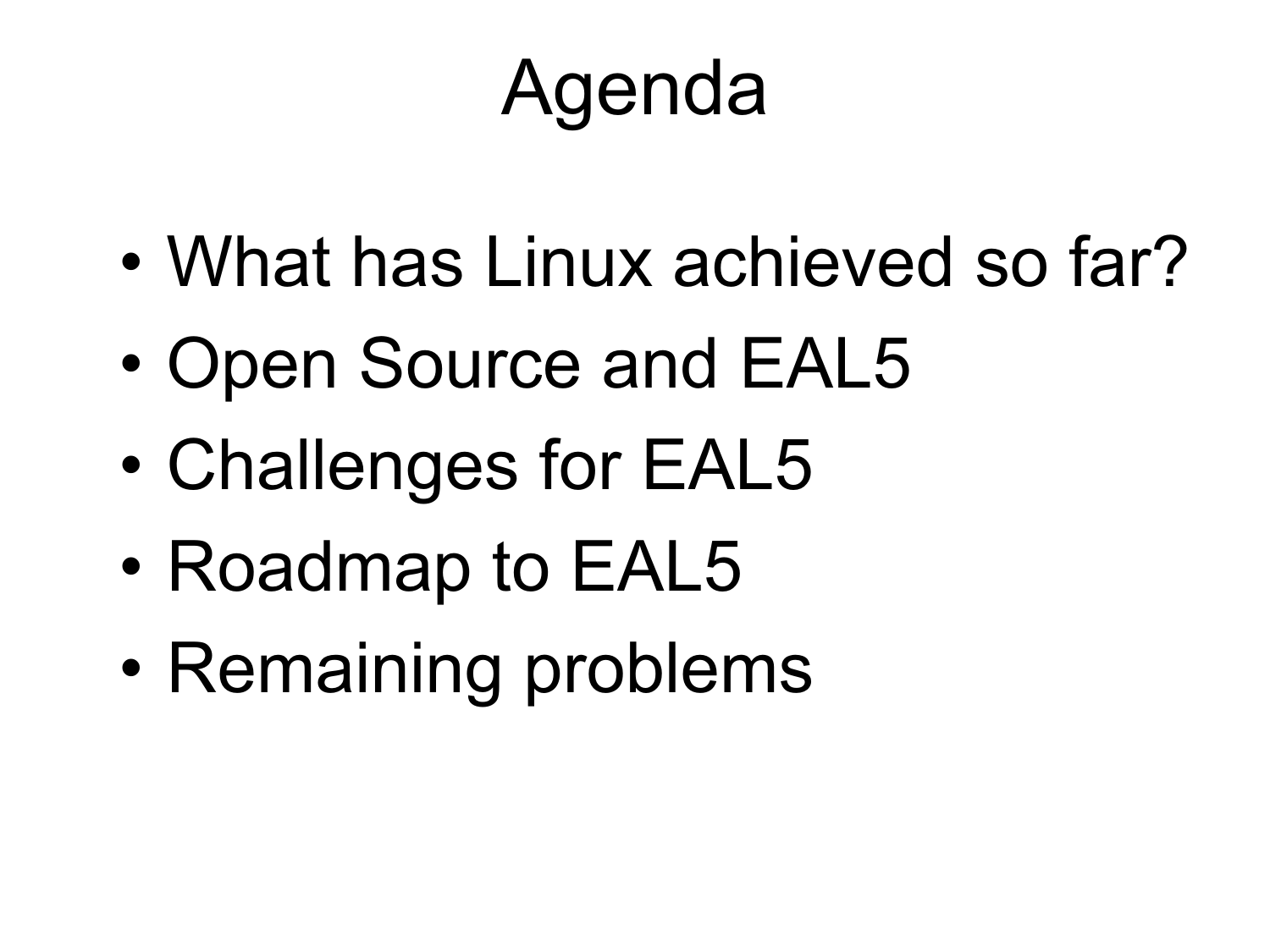#### CC evaluations of Linux so far

| <b>Product</b>                       | <b>Hardware</b>                                                                                                                                                                                                                                                                                                                                   | Kernel | <b>PP</b>   | <b>Assurance</b><br>Level | <b>Evaluator</b> | Certifying<br><b>Body</b> | <b>Application</b><br><b>Date</b> | <b>Certification</b><br><b>Date</b> |
|--------------------------------------|---------------------------------------------------------------------------------------------------------------------------------------------------------------------------------------------------------------------------------------------------------------------------------------------------------------------------------------------------|--------|-------------|---------------------------|------------------|---------------------------|-----------------------------------|-------------------------------------|
| SLES <sub>8</sub>                    | xSeries <sup>®</sup> 335                                                                                                                                                                                                                                                                                                                          | 2.4    | <b>ST</b>   | <b>EAL 2+</b>             | atsec            | <b>BSI</b>                | 02/03                             | 08/03                               |
| SLES <sub>8</sub><br>SP <sub>3</sub> | xSeries 335, pSeries® 630, iSeries® 825,<br>zSeries <sup>®</sup> 900, eServer <sup>®</sup> 325                                                                                                                                                                                                                                                    | 2.4    | <b>CAPP</b> | $EAL3+$                   | atsec            | <b>BSI</b>                | 07/03                             | 01/04                               |
| RHEL3<br>UP <sub>2</sub>             | xSeries 335 AS/WS, pSeries 630 AS<br>iSeries 825 AS, zSeries 990 AS, eServer<br>325 AS                                                                                                                                                                                                                                                            | 2.4    | <b>CAPP</b> | EAL3+                     | atsec            | <b>BSI</b>                | 03/04                             | 07/04                               |
| SLES <sub>9</sub>                    | xSeries model x335 machine type 8676<br>pSeries model 520 machine type 9111<br>(LPAR SF220 049)<br>iSeries model 520 machine type (9406)<br>(OS/400 <sup>®</sup> V5R3 LPAR)<br>zSeries 990, eServer 325                                                                                                                                           | 2.6    | <b>CAPP</b> | $EAL4+$                   | atsec            | <b>BSI</b>                | 03/04                             | 03/05                               |
| RHEL4<br>UP1                         | xSeries model x336 machine type 8837<br>(AS/WS)<br>pSeries model 550 machine type 9124<br>with pSeries LPAR (AS only)<br>iSeries model 550 machine type 9406 with<br>OS/400 v5R3 LPAR (AS only)<br>zSeries z/VM 5.1 Logical Partition (AS<br>only)<br>eServer model 326 based on the AMD 64<br>(Opteron) processor machine type 8848<br>(AS only) | 2.6    | <b>CAPP</b> | $EAL4+$                   | atsec            | <b>NIAP</b>               | 02/05                             | 10/05                               |
| SLES <sub>8</sub><br>SP <sub>3</sub> | Range of HP Pentium, Xeon and Itanium<br>based systems                                                                                                                                                                                                                                                                                            | 2.4    | <b>CAPP</b> | $EAL3+$                   | atsec            | <b>BSI</b>                | 04/04                             | 09/04                               |
| RHEL <sub>3</sub><br>UP3             | Range of HP Pentium, Xeon and Itanium<br>based systems                                                                                                                                                                                                                                                                                            | 2.4    | <b>CAPP</b> | EAL3+                     | atsec            | <b>BSI</b>                | 04/04                             | 09/04                               |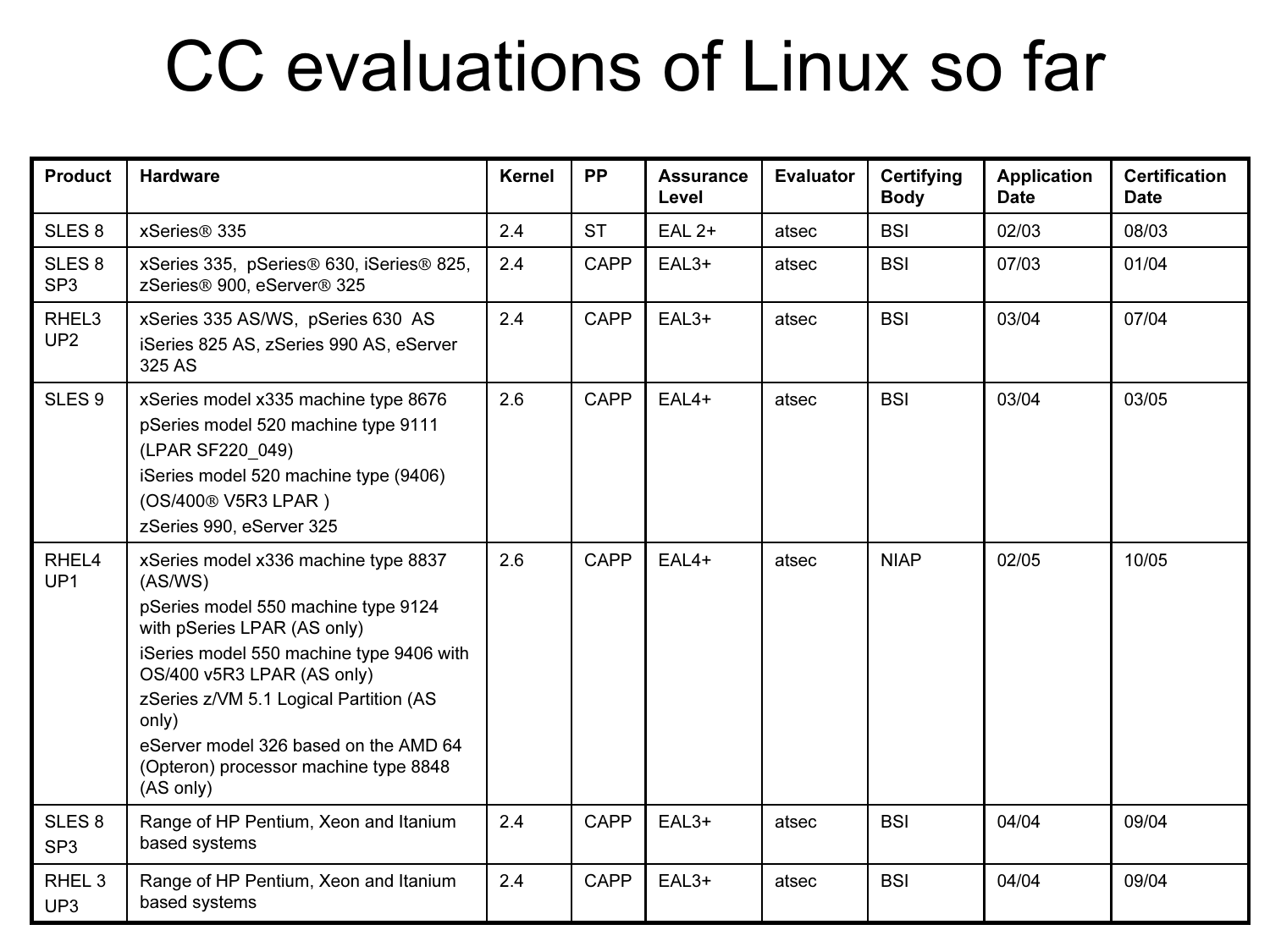## Parties involved in the evaluations (Sponsored by IBM)

#### $\bullet$ IBM:

- Sponsor the project, project management, and coordination
- Codevelop the audit subsystem
- Develop design documentation (FS, HLD, LLD)
- Develop test cases and test plan
- Conduct developer testing
- Document development/security procedures (i.e. Configuration Management for test suites, document control, and test results)
- Produce Vulnerability Assessment Report
- Distributors SUSE & Red Hat:
	- Codevelop the audit subsystem
	- Update development and security procedures documentation
- $\bullet$  atsec:
	- Codevelop the evaluation strategy
	- Provide guidance documents and a configuration script
	- Perform the evaluation
- $\bullet$  Certifying Bodies - BSI & NIAP:
	- Supervise the evaluation and issue the certificate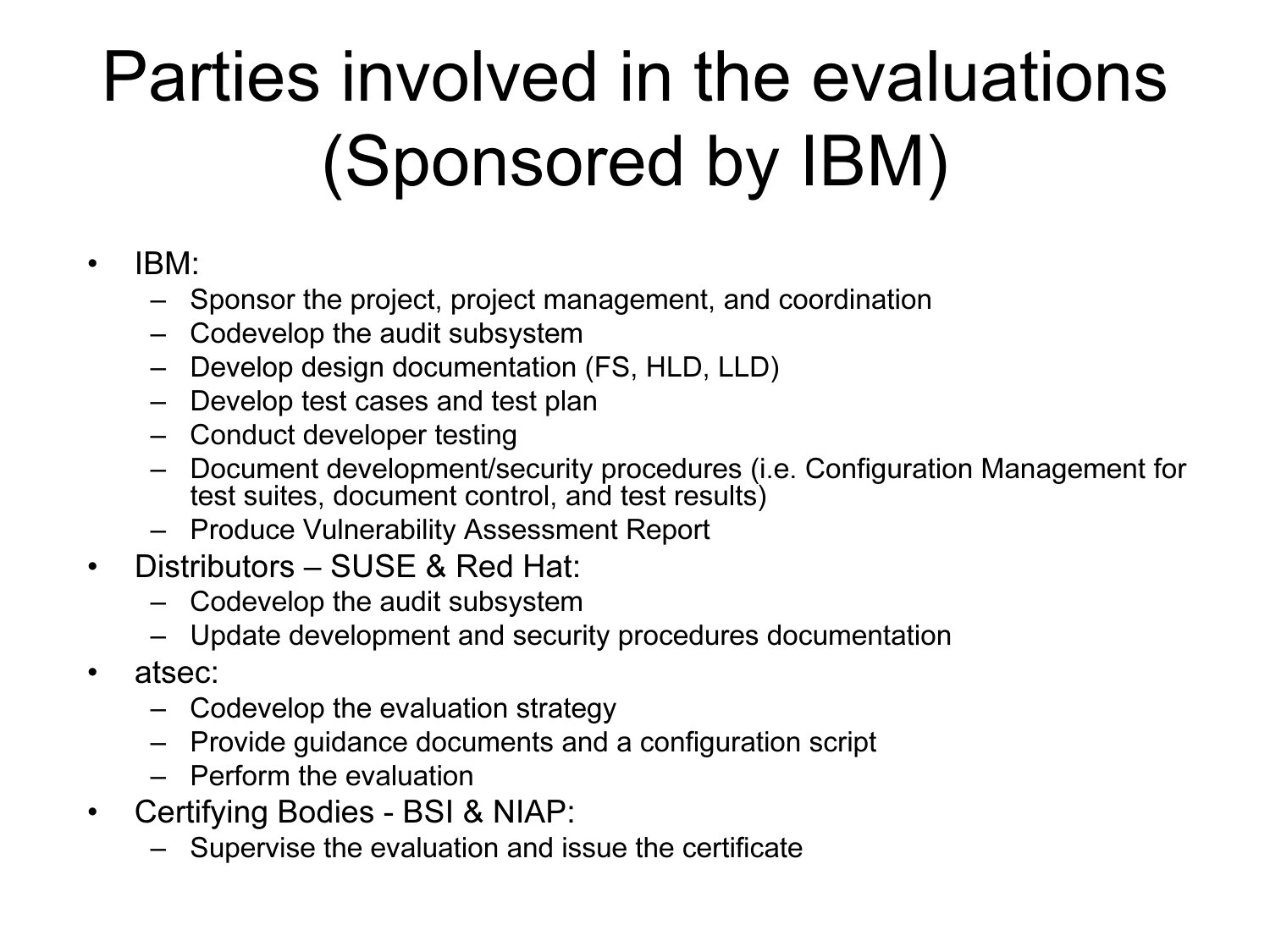## Linux and Common Criteria

- Until 2003, many people believed that Linux would not be able to get CC certified
- Now, two years later, no other operating system has got more Common Criteria certificates than Linux
	- Two distributions (Novell SUSE and Red Hat)
	- Two different kernel versions (2.4 and 2.6)
	- Many different hardware platforms
		- IBM Pentium, XEON, and Opteron systems
		- IBM pSeries, iSeries, and zSeries systems
		- HP Pentium, XEON, and Itanium systems
		- SGI Itanium systems
	- Assurance levels up to EAL4 augmented by ALC\_FLR.3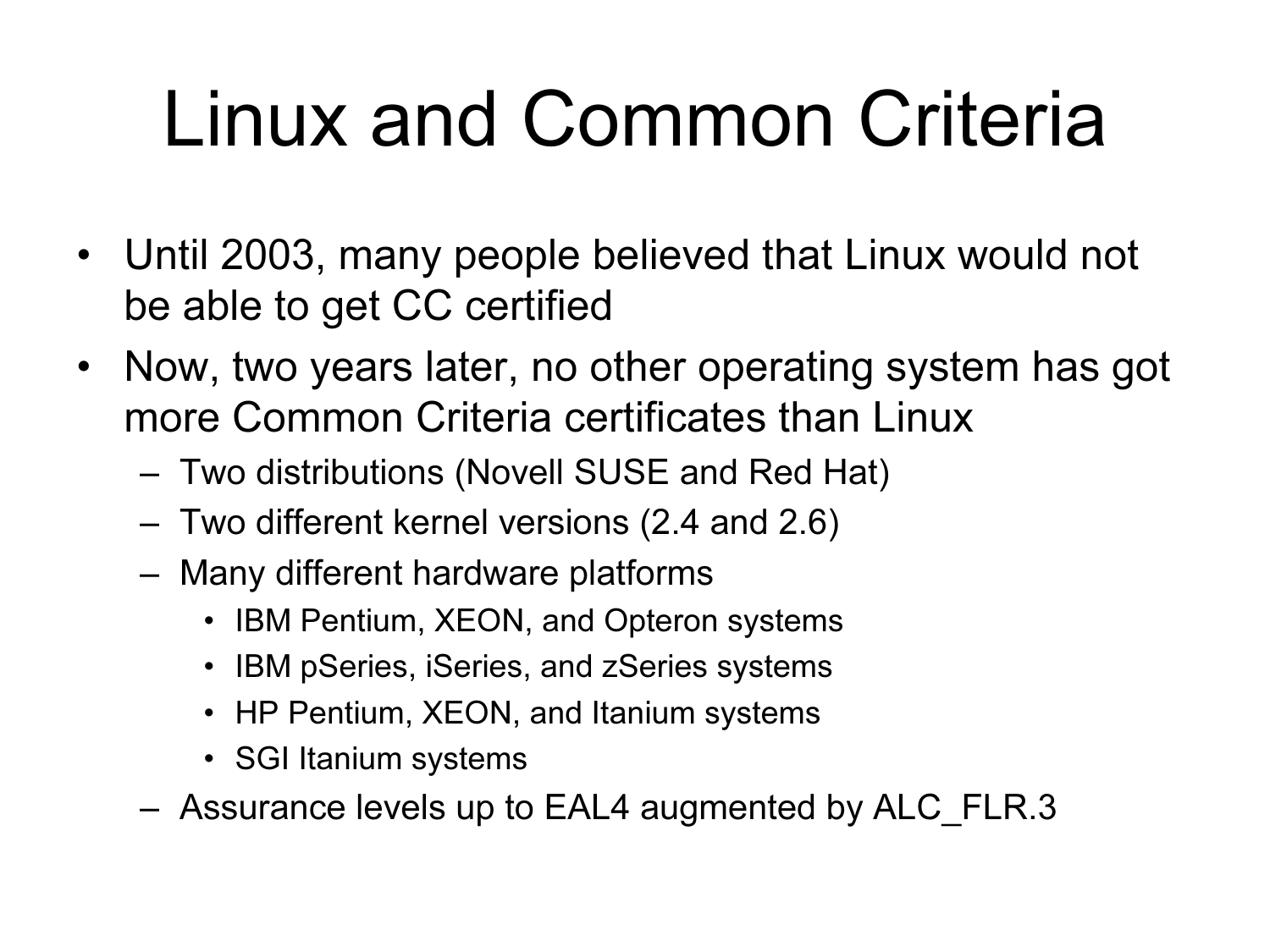## Challenges for CAPP/EAL4

- New functionality
	- Now kernel version 2.6 (was 2.4 in the previous evaluations)
	- New design of the kernel audit functions
- Low-level design
	- Required for the kernel and all trusted processes
	- Large documents focusing on the security functions
	- Describing the details of the 2.6 kernel and trusted processes
- Additional vulnerability analysis
	- More in-depth analysis
	- Penetration testing
	- Crypto/Keygen/RNG/Primality tests
- Impacts on the SUSE development processes
	- Enhancements in flaw remediation
	- Acceptance procedures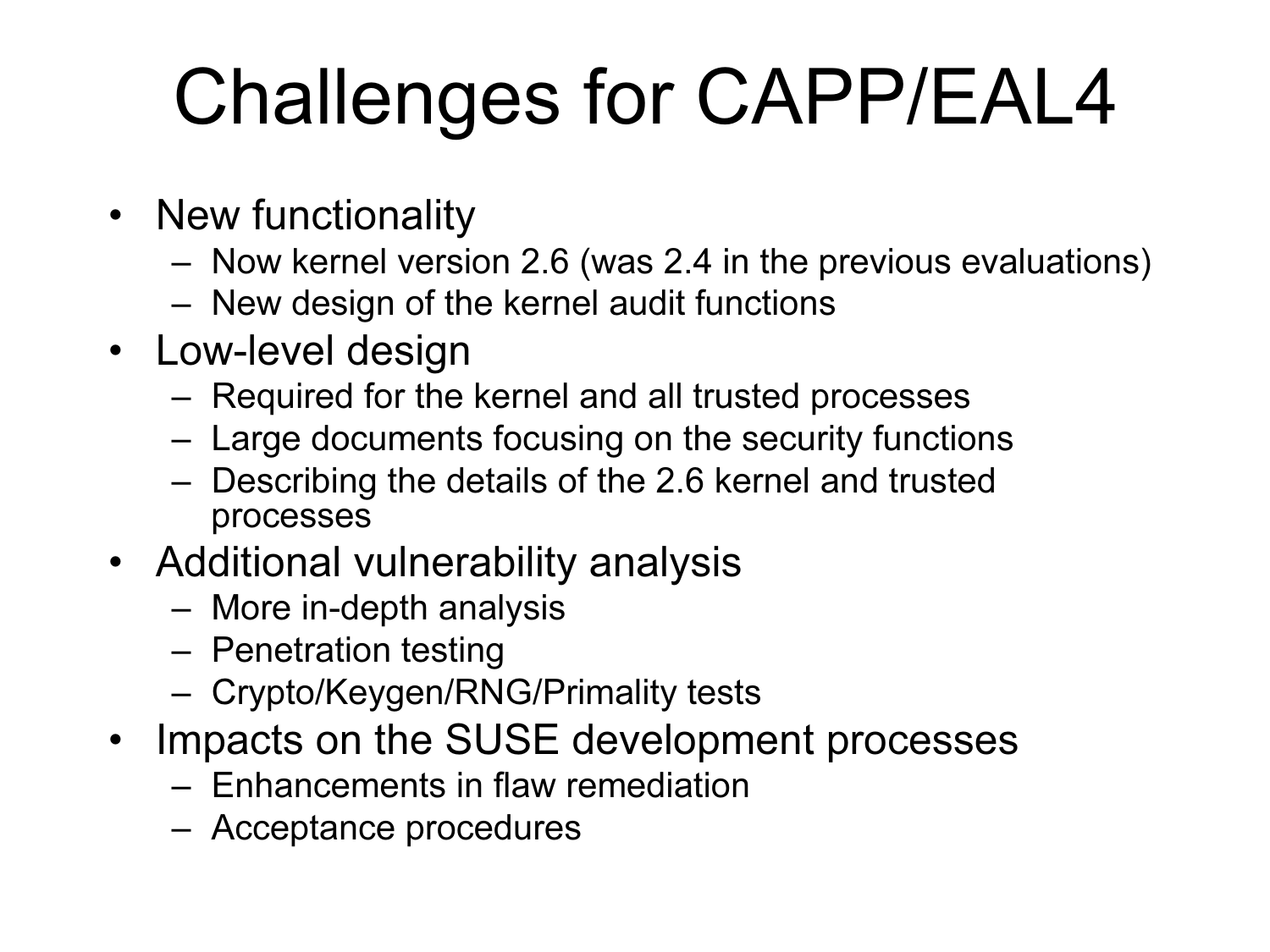#### Evaluation evidence open sourced

- Functional Specification\*
	- Man pages existed, but not for all system calls and configuration files.
		- Additional man pages have been developed.
- $\bullet$  High Level Design\*
	- Very good general material and books exists, but partly not up-to-date and not focused on security
		- a new security focused High Level Design has been developed
- $\bullet$  User Documentation\*
	- Some very good security related documents and books exist, but they are generic and not dedicated to a specific distribution.
		- An additional Security Guide has been developed.
- Test Documentation\*\*
	- Test cases for security functions didn't exist, so a comprehensive set of tests were developed for each assurance level.

Linux now has a good starting point for further evaluations, and for the evaluation of other distributions.

- \* http://www-124.ibm.com/linux/pubs/?topic\_id=5
- \*\* http://ltp.sourceforge.net/EAL3.html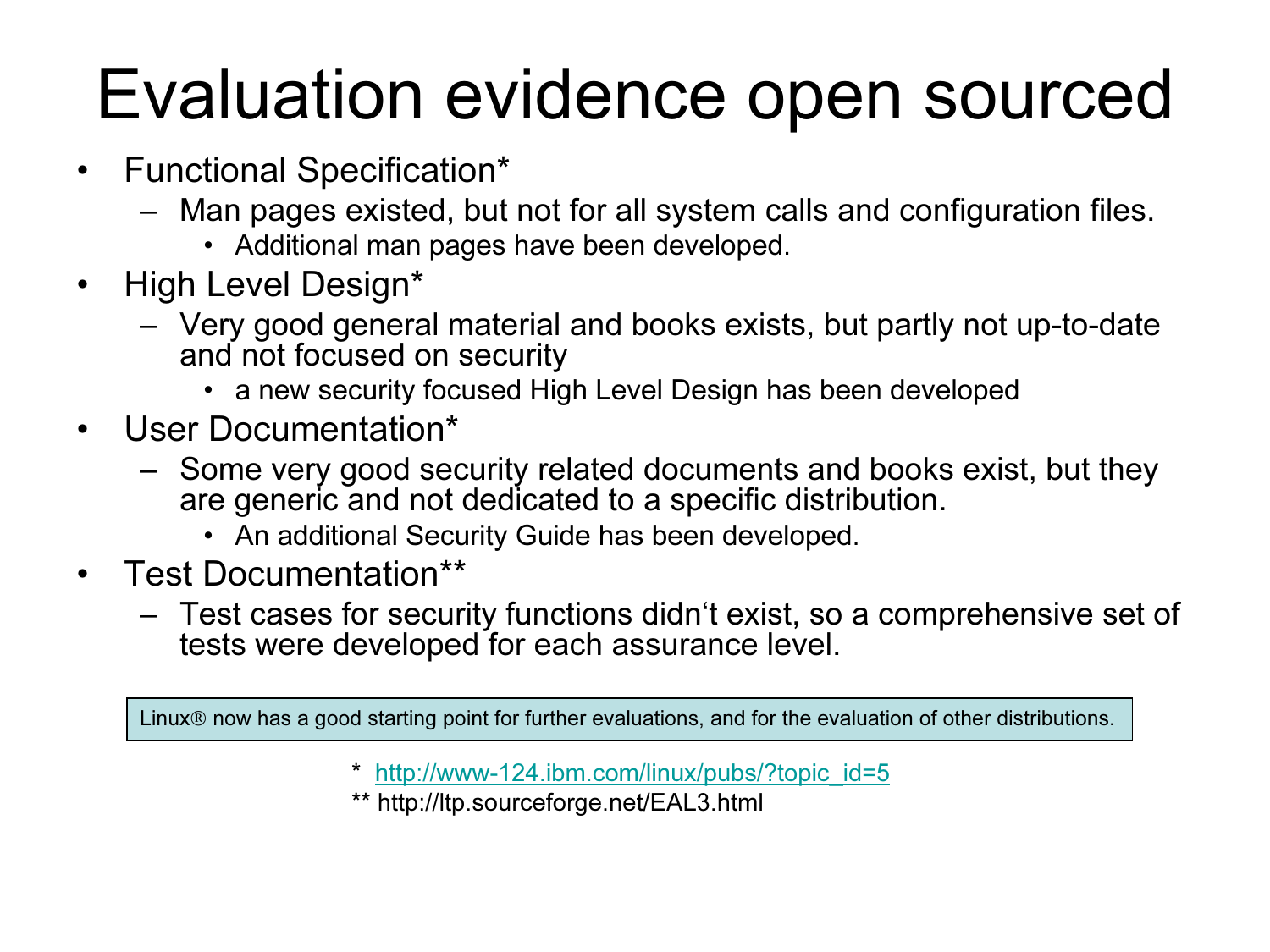## EAL5 overview (1)

- • Configuration Management:
	- ACM\_SCP.2 versus ACM\_SCP.3
		- Development tools under configuration management
- • Delivery & Operations:
	- No difference
- $\bullet$  Development:
	- ADV\_FSP.2 versus ADV\_FSP.3
		- Semiformal functional specification
	- ADV\_HLD.2 versus ADV\_HLD.3
		- Semiformal high level design
	- ADV\_IMP.1 versus ADV\_IMP.2
		- Full implementation representation (source code)
	- ADV\_INT.1
		- Modular design with minimized interaction between the modules (largely independent modules)
	- ADV\_RCR.1 versus ADV\_RCR.2
		- Semiformal correspondence between Functional Specification and High Level Design
	- ADV\_SPM.1 versus ADV\_SPM.3
		- Formal security policy model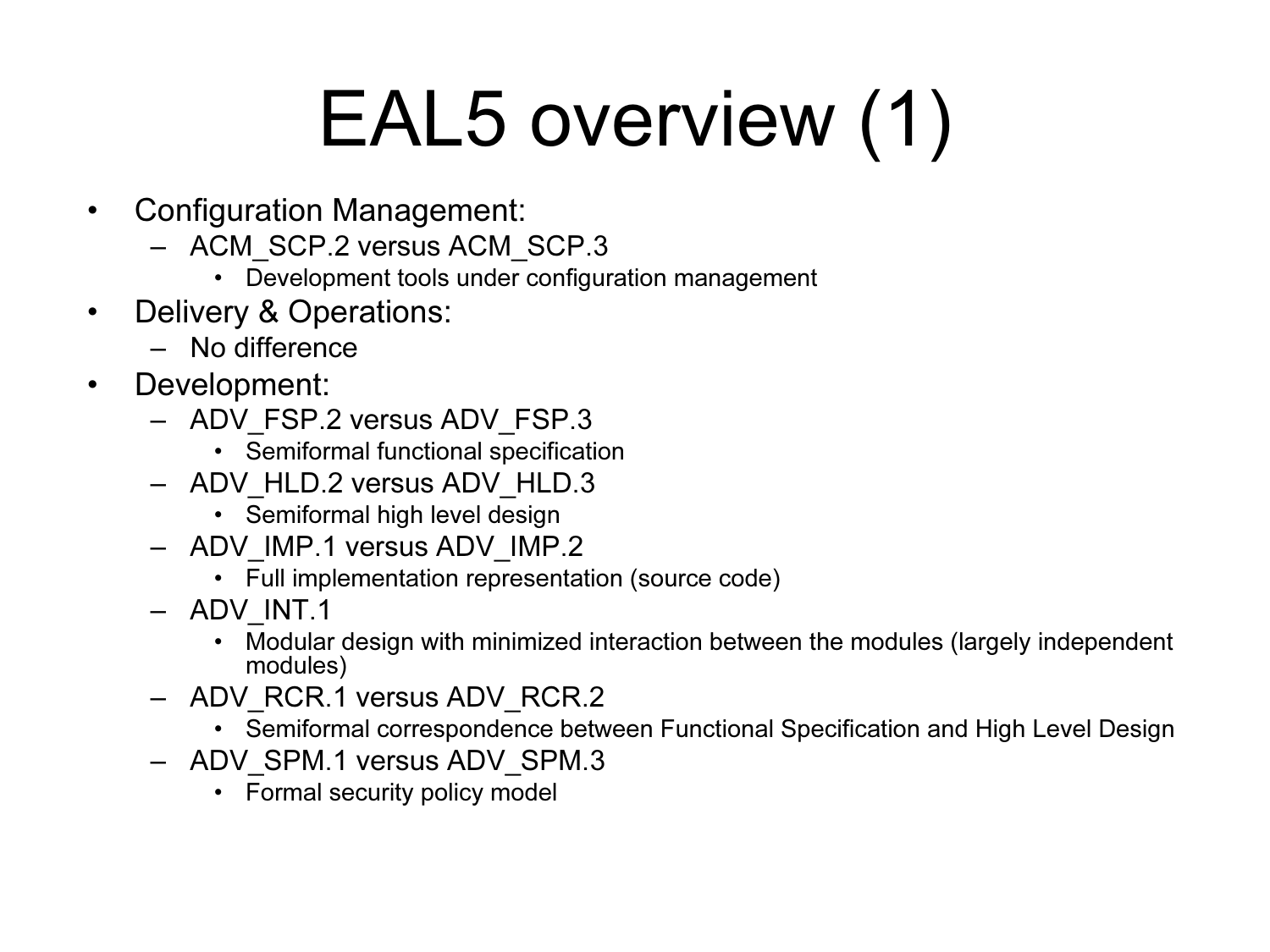## EAL5 overview (2)

- • Guidance
	- No change
- Life Cycle
	- ALC\_LCD.1 versus ALC\_LCD.2
		- Use of a "standardized life cycle model"
	- ALC\_TAT.1 versus ALC\_TAT.2
		- Description and use of "implementation standards"
- Tests
	- ATE\_DPT.1 versus ATE\_DPT.2
		- Testing at interfaces defined in the low-level design
- Vulnerability Assessment
	- AVA\_CCA.1
		- Informal covert channel analysis
	- AVA\_VLA.2 versus AVA\_VLA.3
		- Systematic vulnerability analysis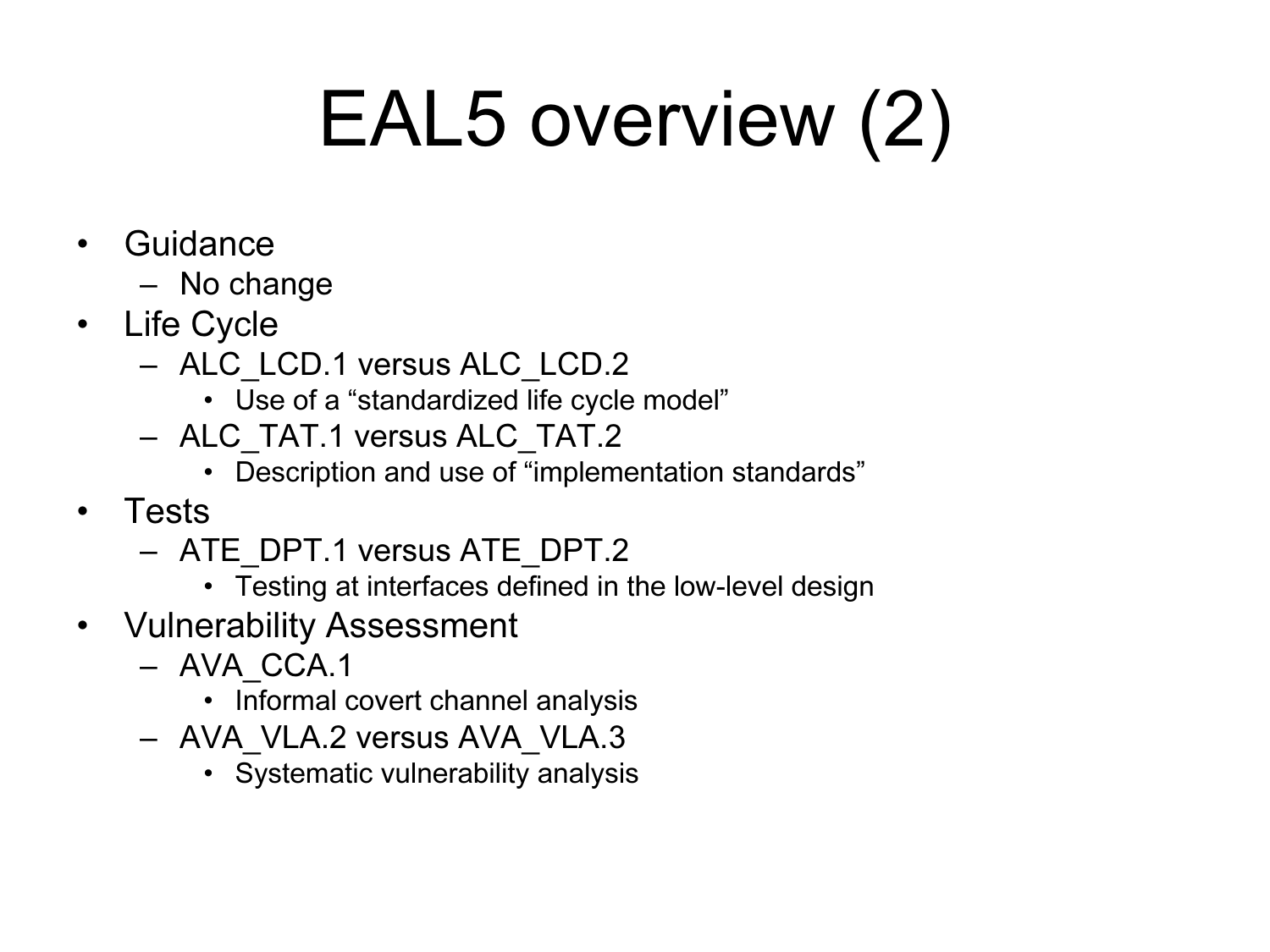#### What needs to be done for EAL5

- $\bullet$  Work to be done beyond EAL4 is identified in the next slides
- $\bullet$  Color codes used:
	- Green: No or almost no work required.
	- Blue: Little work required. Not a major effort.
	- Orange: Significant work required, but doable
	- Red: Potential showstopper. Problem either can not be overcome or requires too much work to solve.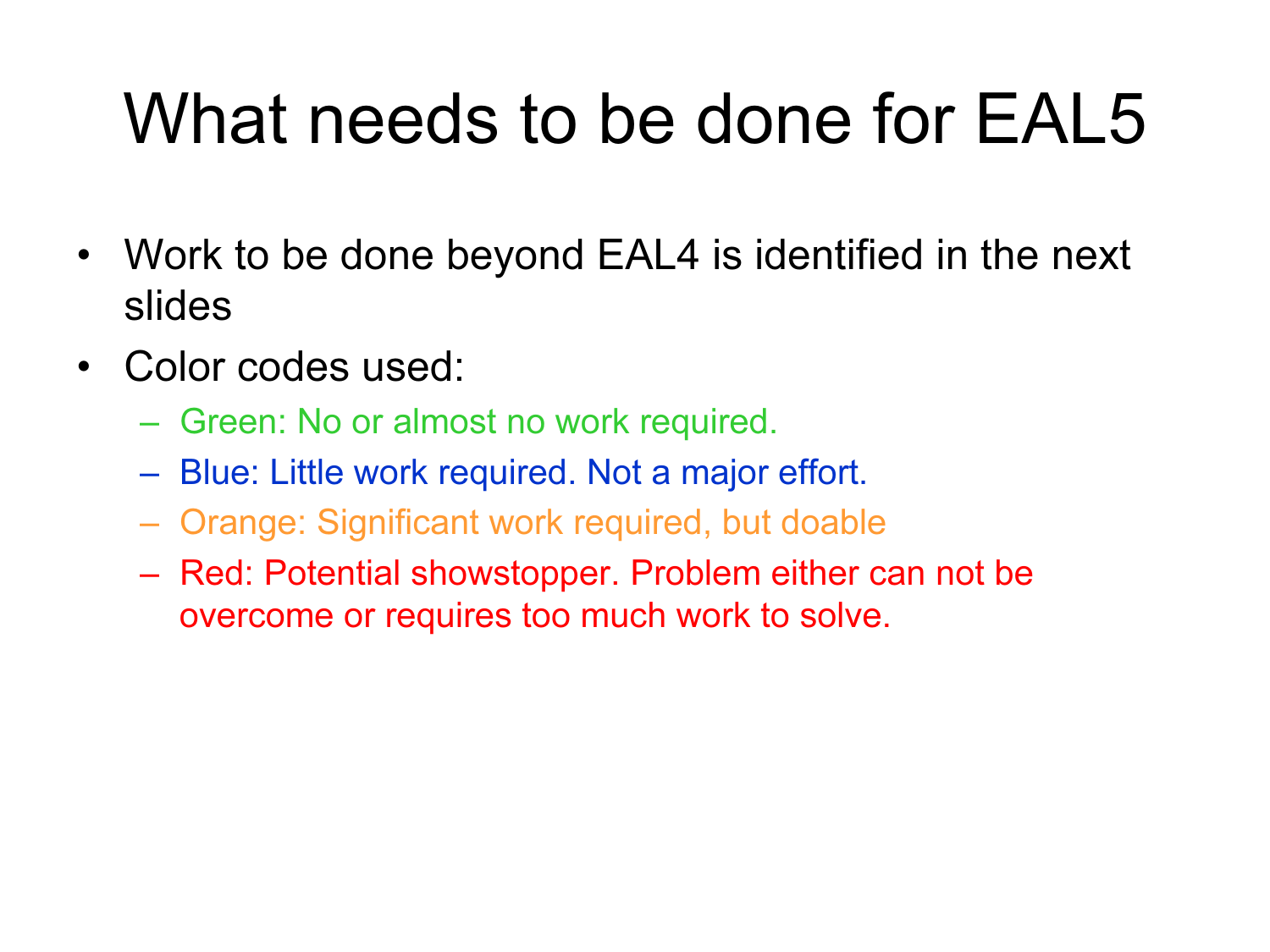# Challenges for EAL5 (1)

- • Configuration management issues
	- Development tools under configuration management
		- • Easily covered. Development tools are also Open Source and managed in the same way as Linux.
- • Development
	- Semiformal functional specification
		- • Man pages can be argued to be mostly semiformal. Limited additional work required.
	- Semiformal high-level design
		- • Current high level design is informal. Some major effort required to identify a useful semiformal notation and augment the current high-level design.
	- Implementation representation
		- Full source code is available.
	- Internal structure
		- • Kernel has modular design but minimization of inter-module interactions was not a design criterion. Restructuring of the kernel is not possible (this is by far too much work and will not be accepted by the kernel maintainers).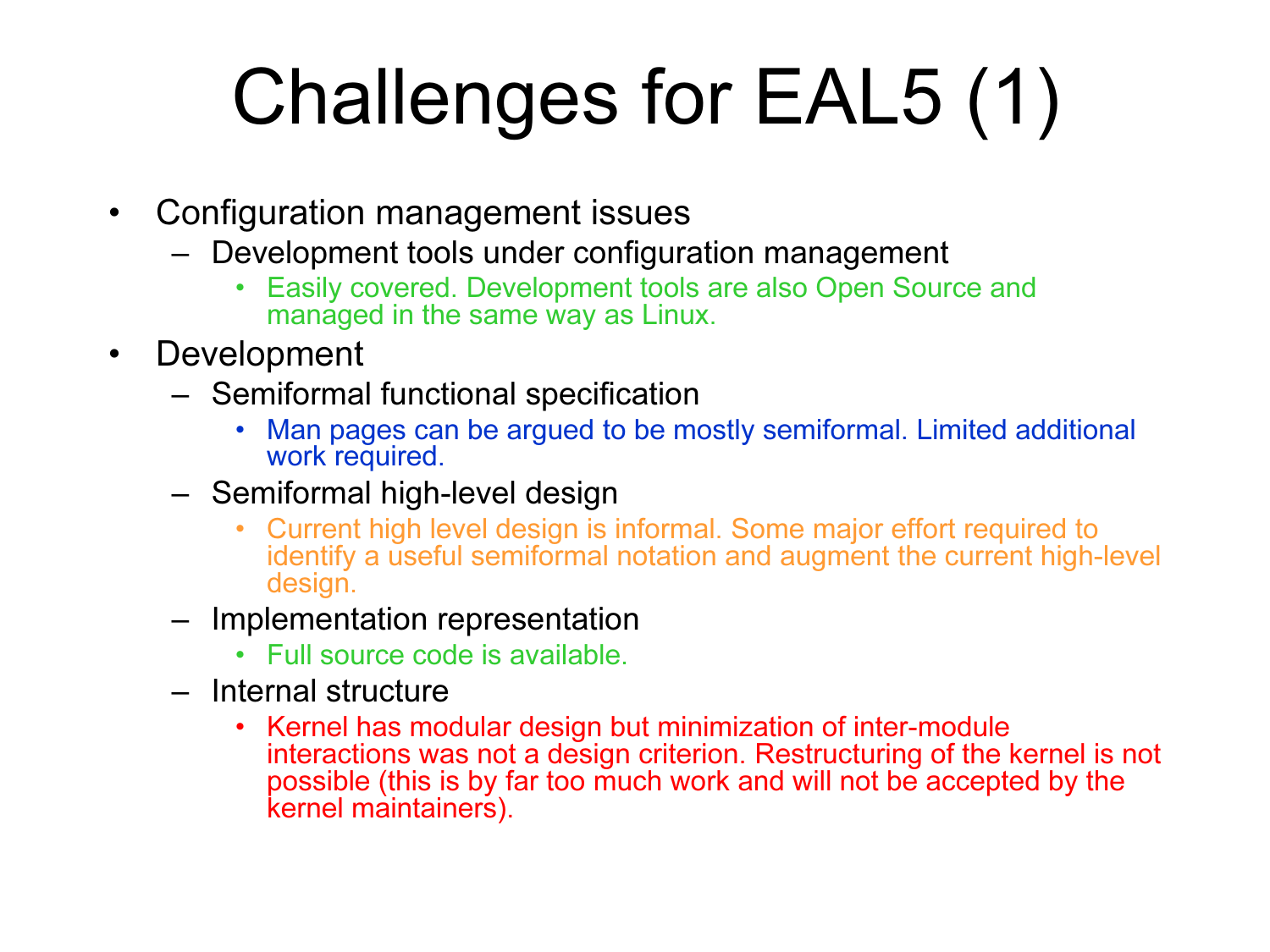# Challenges for EAL5 (2)

- • Development
	- Semiformal correspondence between functional specification and high-level design
		- Can be developed together with the semiformal high-level design.
	- Formal Security Policy Model
		- Can be done. Some work, but not too difficult.
- Life Cycle
	- "Standardized life-cycle model"
		- •Is the Open Source development a "standardized life cycle model"?
	- Use of "implementation standards"
		- •Does the Linux development have "implementation standards"?
- $\bullet$ **Testing** 
	- Testing at internal module interfaces
		- • Possible but requires significant work. Additional debugging tools may be required.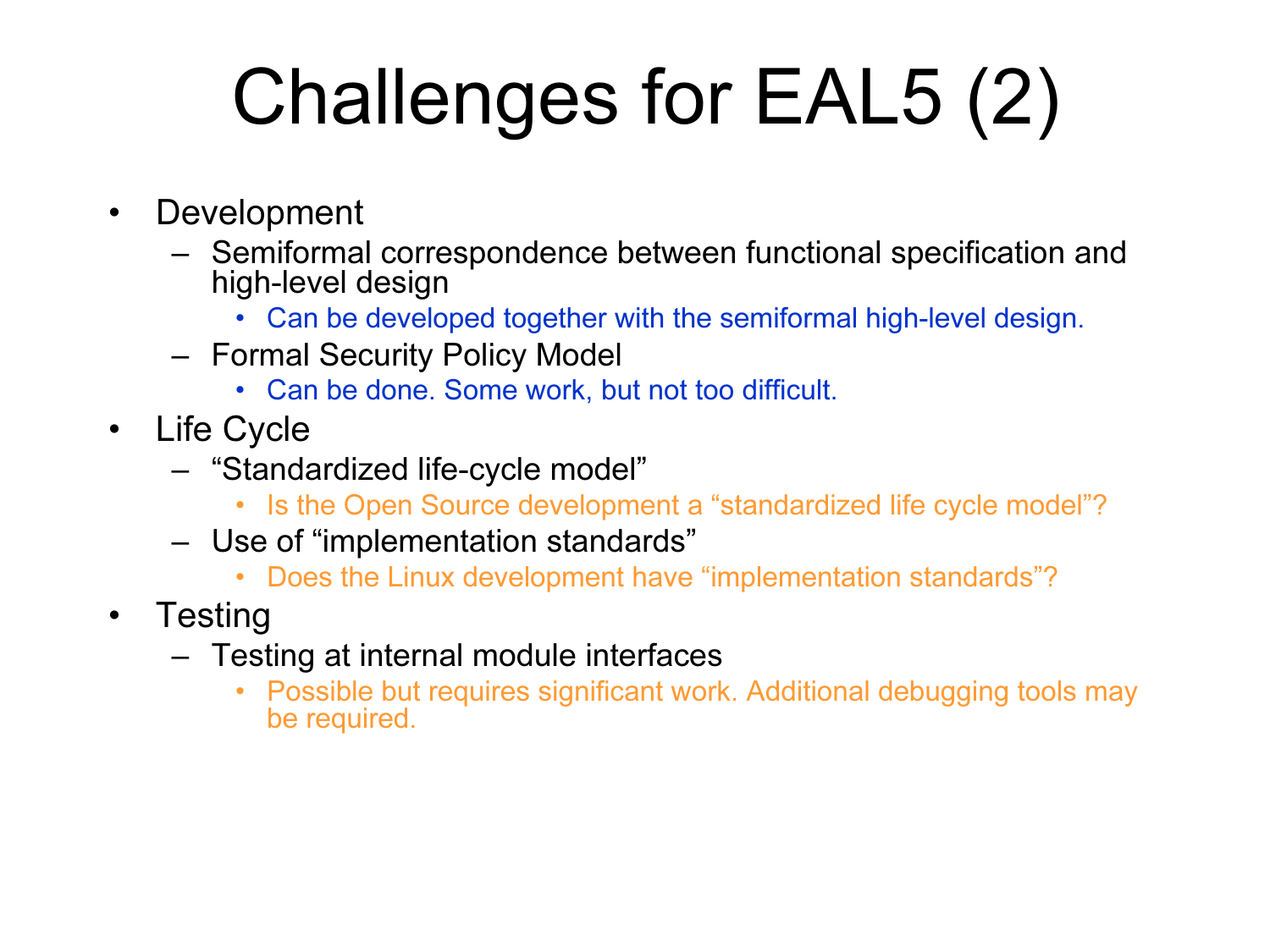## Challenges for EAL5 (3)

- $\bullet$  Vulnerability analysis
	- Informal Covert Channel Analysis
		- • Required for leaking of passwords and cryptographic keys. Can be based on some existing assessments.
	- Systematic vulnerability analysis
		- $\bullet$  Doable, but requires a significant effort. Part of it can be done using existing source code analysis tools and penetration testing tools. Additional tools may be required to develop.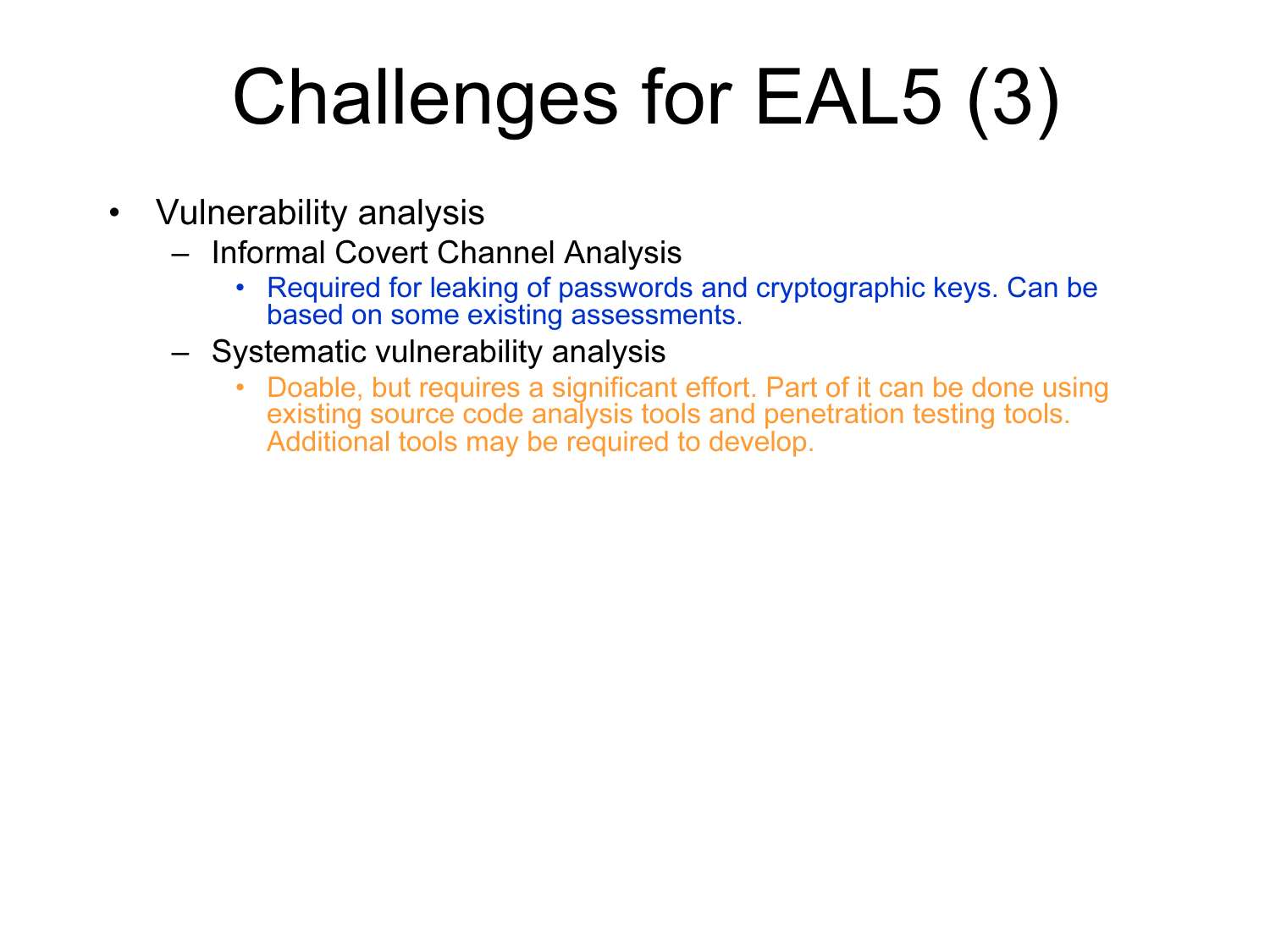## Summary of Challenges

- The main challenges are:
	- Development of a semi-formal high-level design
	- Testing at the internal module interfaces
	- Systematic vulnerability analysis
- $\bullet$  Open issues are
	- Is the design "good enough" with respect to modularity and minimization of inter-module dependencies?
	- Does the life-cycle model follow a "standardized life-cycle model"?
	- Does the implementation make use of "implementation standards"?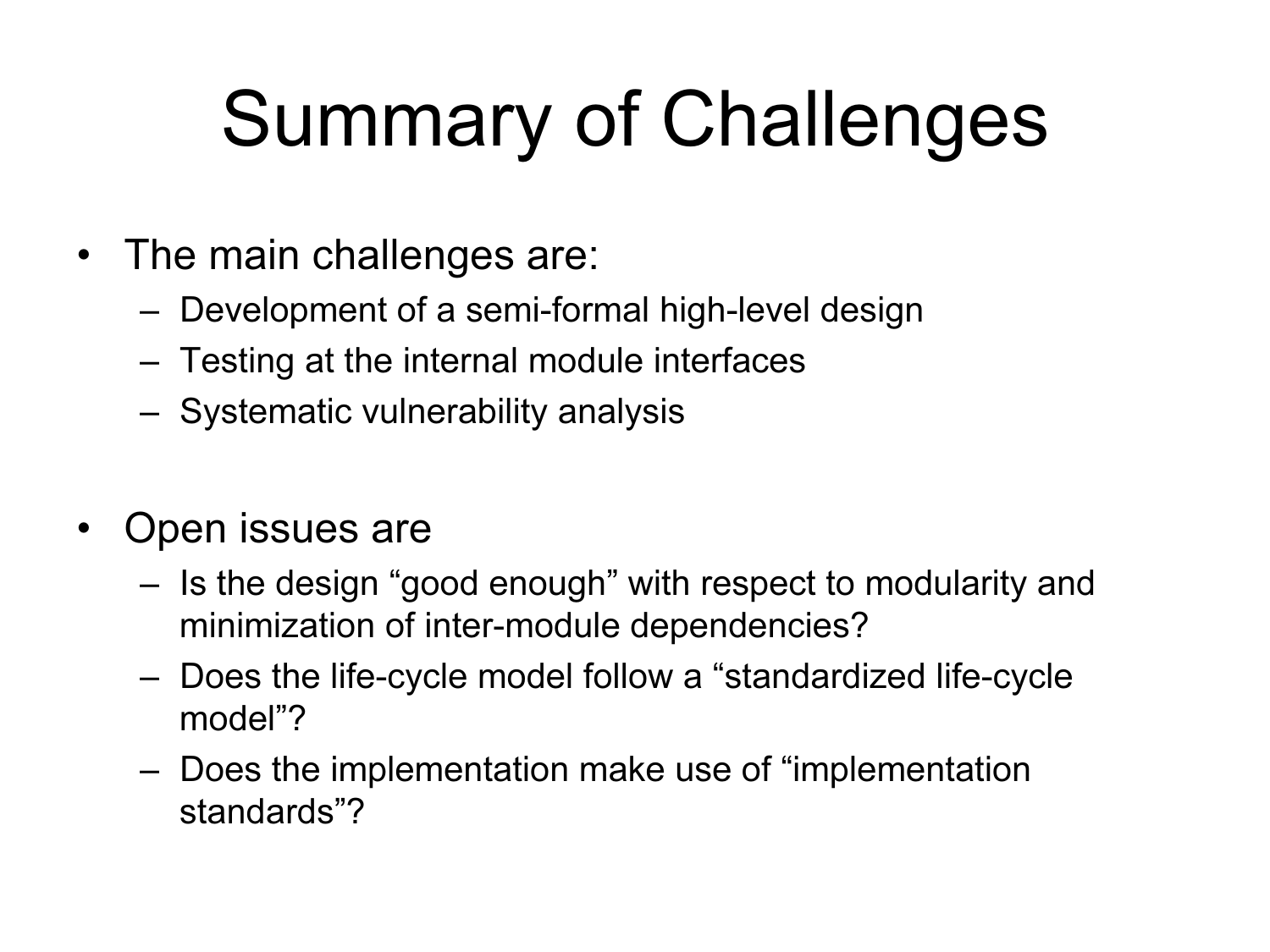## The Open Issues in more Detail

- CC requirement for "modularity and minimization of module interaction and inter-dependencies"
	- This family addresses the internal structure of the TSF. Requirements are presented for modularity, layering (to separate levels of abstraction and minimise circular dependencies), minimization of the complexity of policy enforcement mechanisms, and the minimization of the amount of non-TSP-enforcing functionality within the TSF — thus resulting in a TSF that is simple enough to be analyzed. (CC, part 2, para 337)
	- The Linux kernel is structured into modules. Still, the complexity is quite high and the interactions between modules are large and complex. Also, some trusted programs show a high complexity in the interaction of their modules.
	- The requirements for modularity and minimization of complexity have been also stated in the TCSEC starting from class B2. The Linux kernel as it is today would probably not be compliant with the TCSEC requirements for modularity at the B2 level.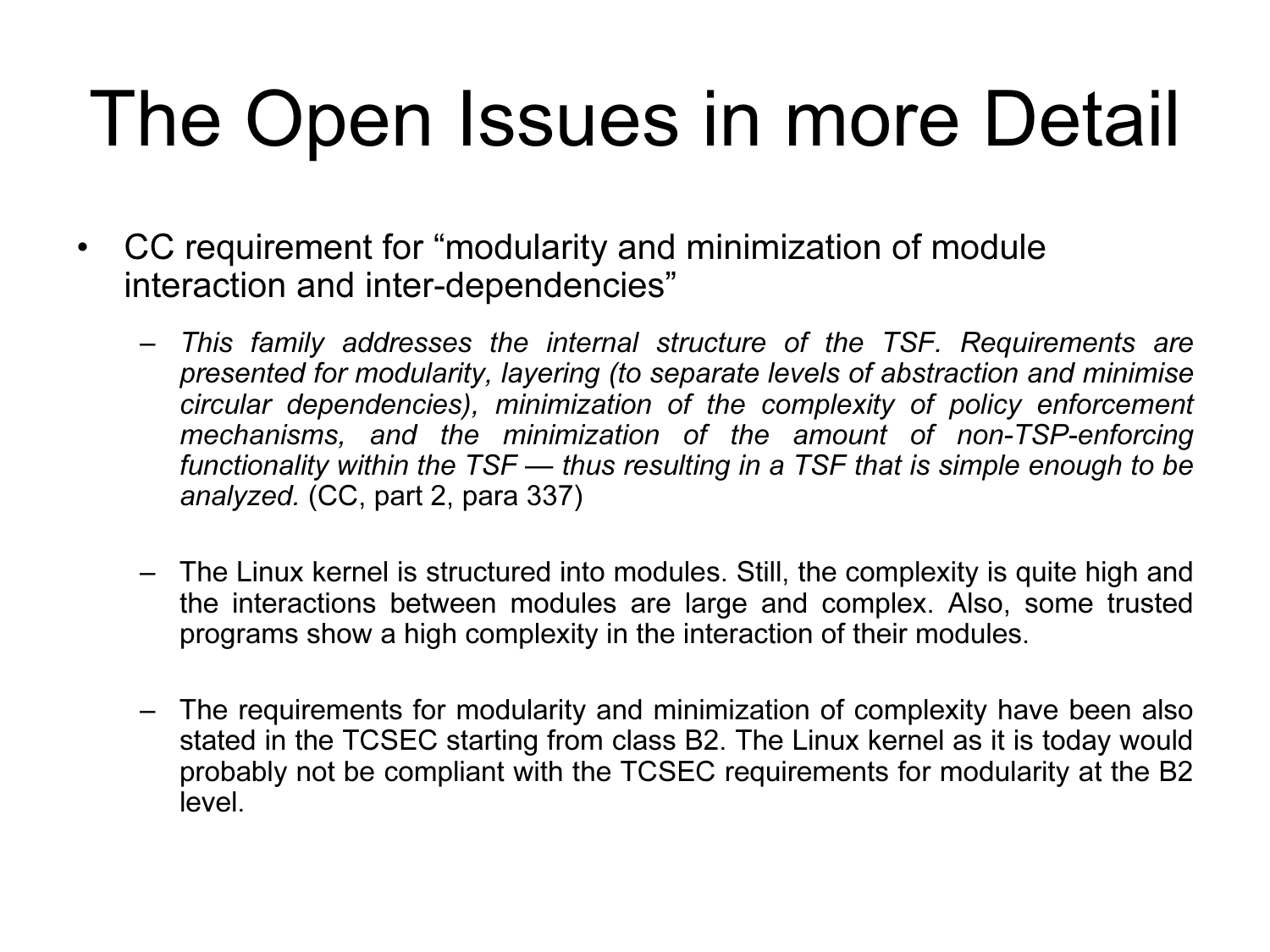## The open issues in more detail

- CC requirement for "standardized life-cycle model"
	- A standardized life-cycle model is a model that has been approved by some group of experts (e.g. academic experts, standards bodies). (CC, part 2, para 397)
	- The Open Source development model has been extensively studied and is now accepted by academia as a useful and successful life-cycle model.

This problem seems to be solved!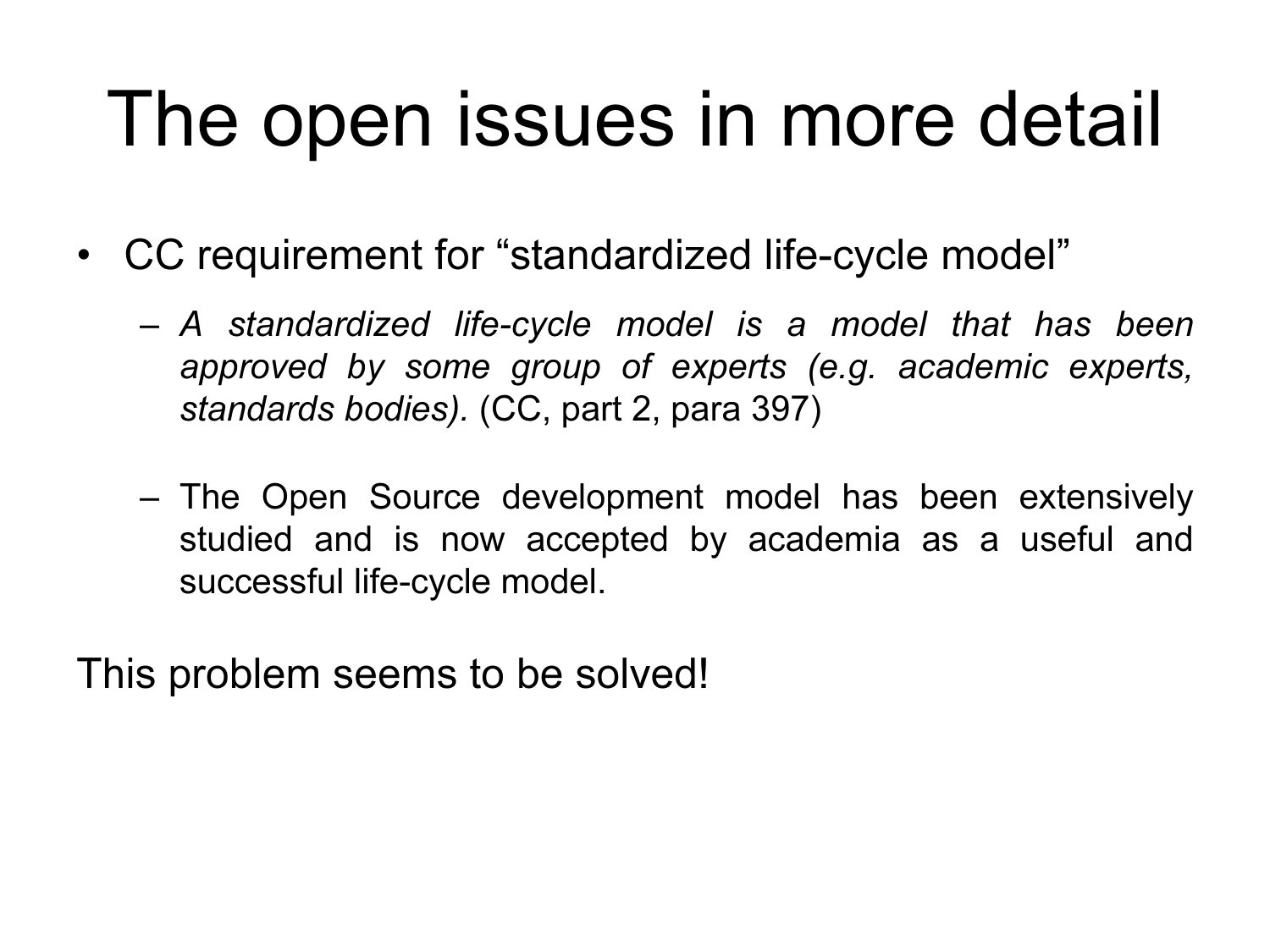## The open issues in more detail

- CC requirement for "use of implementation standards"
	- ALC\_TAT.2.3D The developer shall describe the implementation standards to be applied.
	- The CC never define the term "implementation standard"!
	- Is it "coding style"?
		- See the "Linux kernel coding style" document.
	- Other aspects?
		- See the "Linux kernel management style" document.
	- Those documents cover the kernel, they are not necessarily applied for trusted programs.
	- Kernel coverage should be sufficient to satisfy ALC\_TAT.2.3 (full coverage of the TOE is required starting with EAL6).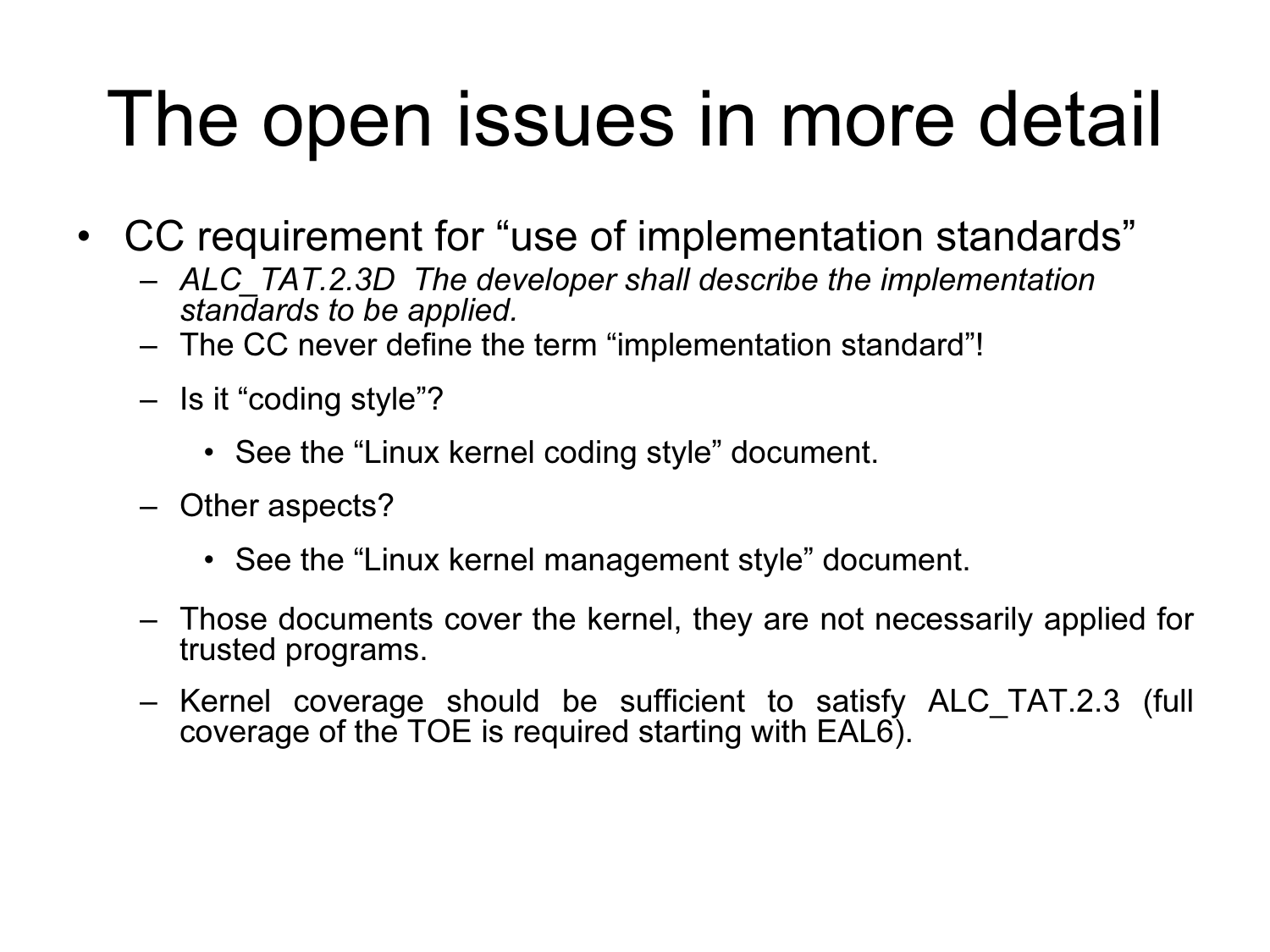## Remaining Open Issue

#### Is the complexity of the Linux kernel "small enough to be analyzed"?

(often neglected third requirement of the Reference Monitor principle)

There is no clear answer to this question!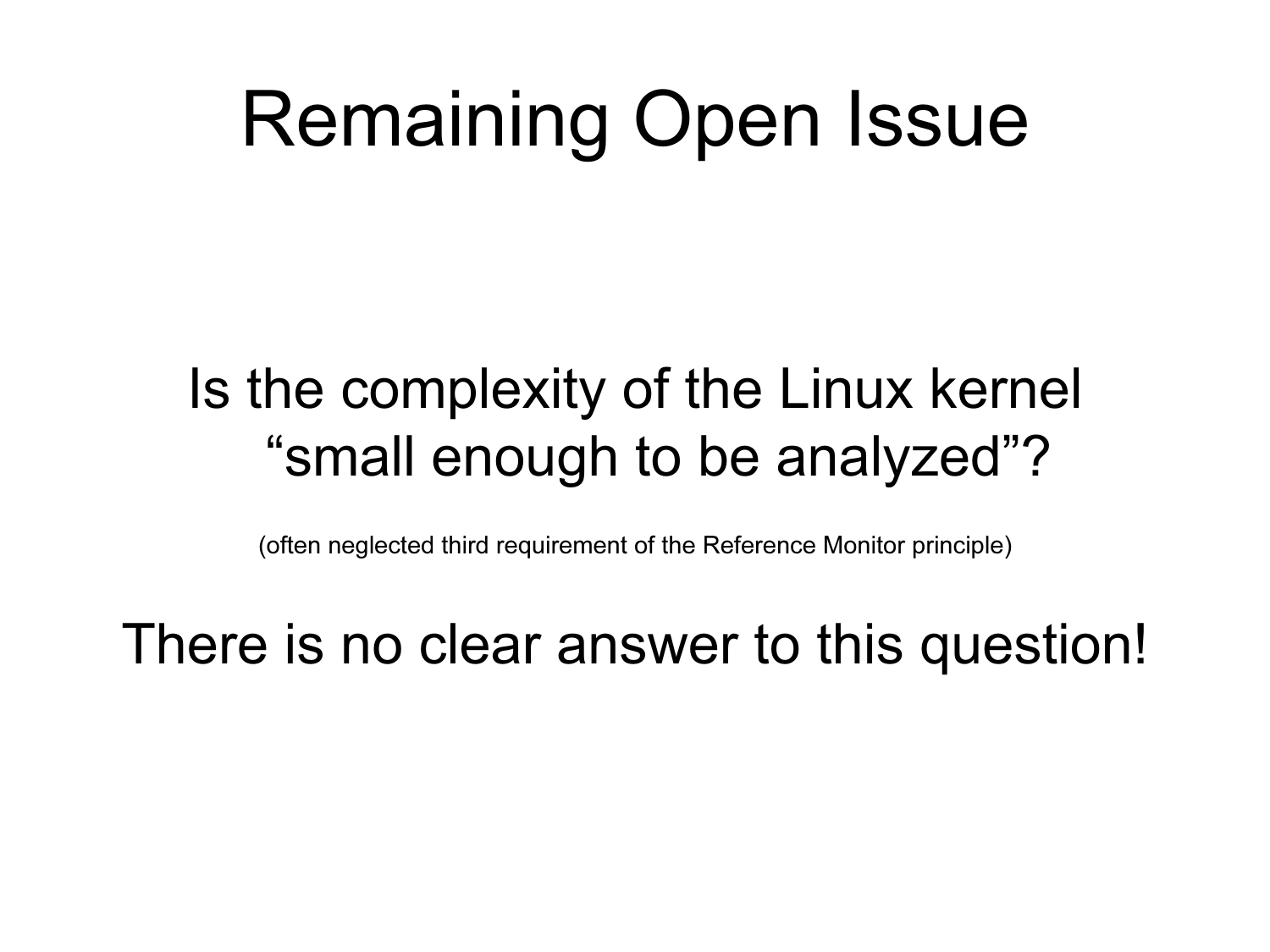#### Summary

- If the structure of the Linux kernel satisfies the requirements of ADV\_INT.1, EAL5 is possible.
- Significant work is required with respect to:
	- Development of a semi-formal high-level design
	- Development of a test strategy, test plan and test cases for testing at module interfaces of the low-level design
	- Performing a systematic vulnerability analysis
- $\bullet$ Other problems are minor and can be solved easily.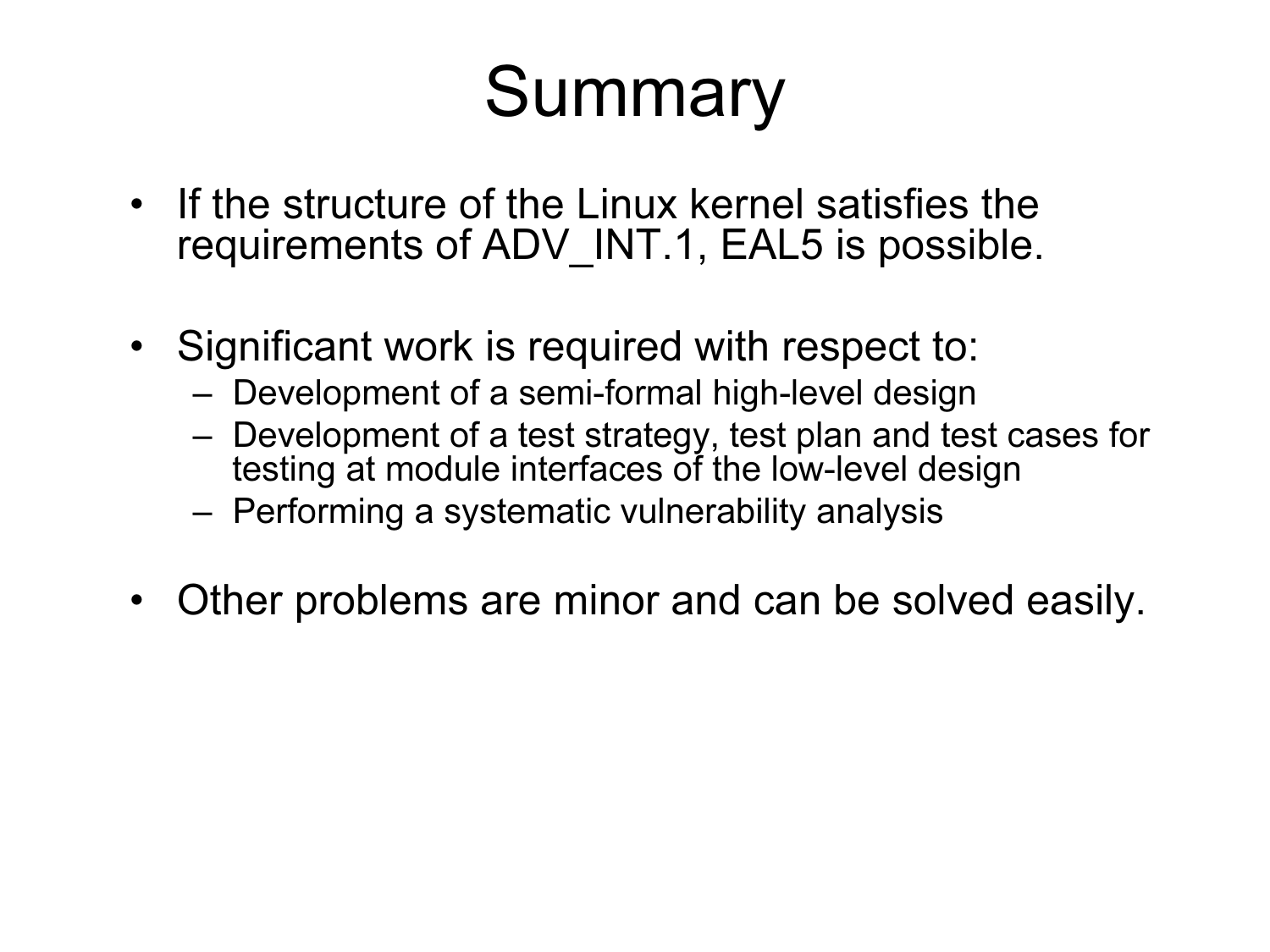#### Other Issues

- EAL5 is not covered by the CCRA
	- Certificate will not be accepted world-wide
- EAL5 is not covered by the CEM
	- Evaluation methodology differs with different schemes
- No general-purpose operating system has been evaluated at EAL5 so far
	- Smart card products (chips and smart card operating systems)
	- Logical partitioning system (IBM PR/SM)
	- All of them are significantly less complex than the Linux kernel